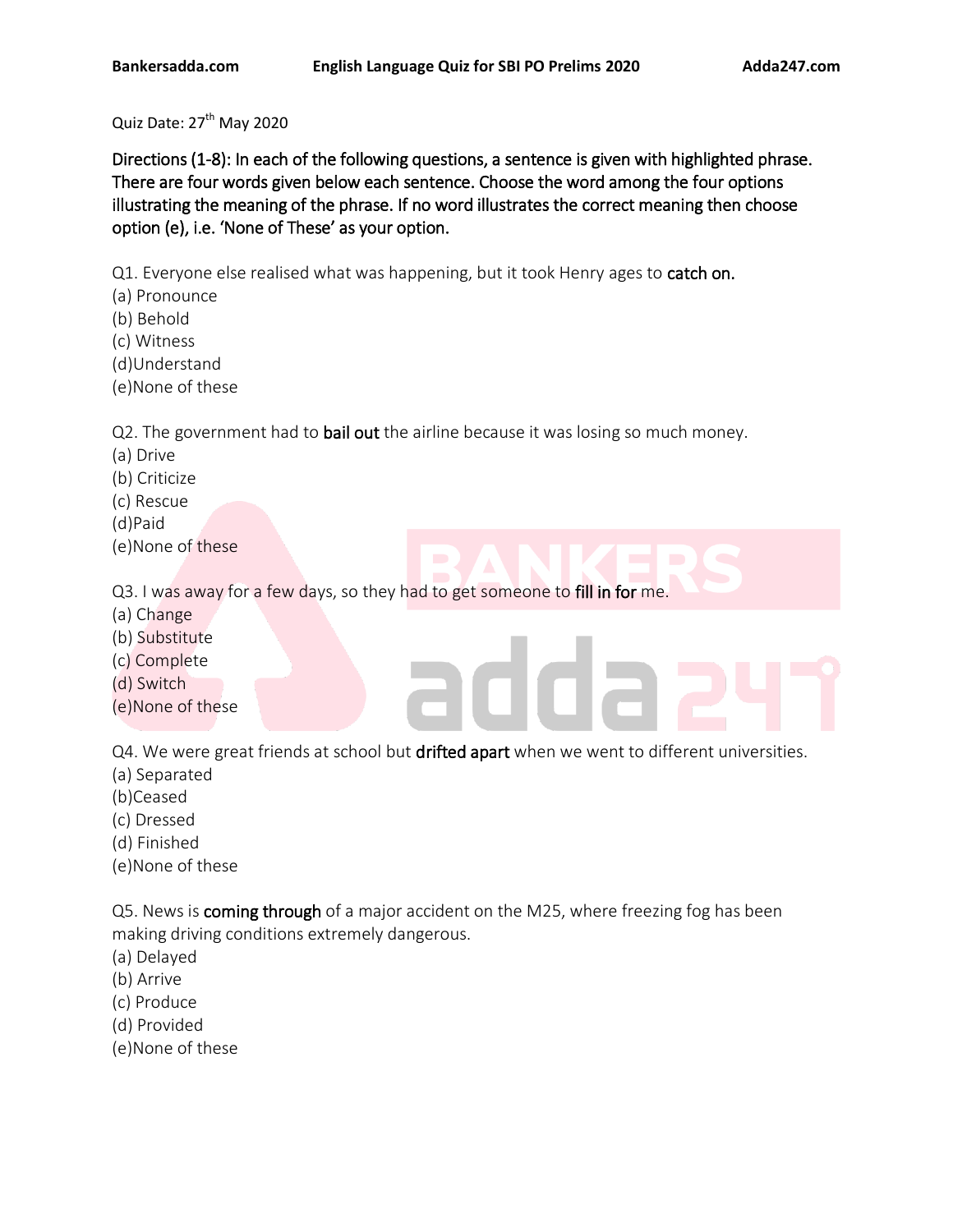Q6. The two guys fronted each other off, but someone managed to calm them down before it got out of hand.

- (a) Warned
- (b) Beware
- (c) Confront
- (d) Scare
- (e)None of these

Q7. She didn't get in till well after twelve o'clock because she'd been out for a few drinks with her mates.

- (a) Buy food
- (b) Coming Inside
- (c) Arrive Home
- (d) Bring something in
- (e)None of these

Q8. She hammered away at her PC all night because she had to finish the project by next day.

- (a) Perform tirelessly
- (b) Work relentlessly
- (c) Negotiate and decide
- (d) Submit work
- (e)None of these



Directions (9-15): In each of the following questions, a sentence is given with a blank. There are five phrasal verbs given below each sentence, one out of which can be used in the blank to form a meaningful sentence. Choose the most appropriate idiom among the five options that makes the sentence contextually meaningful.

Q9. The secrets have been \_\_\_\_\_\_\_\_\_\_\_\_\_\_\_\_ from generation to generation.

(a) Handed in

- (b) Given up
- (c) Handed on
- (d) Hanged about
- (e) Handed over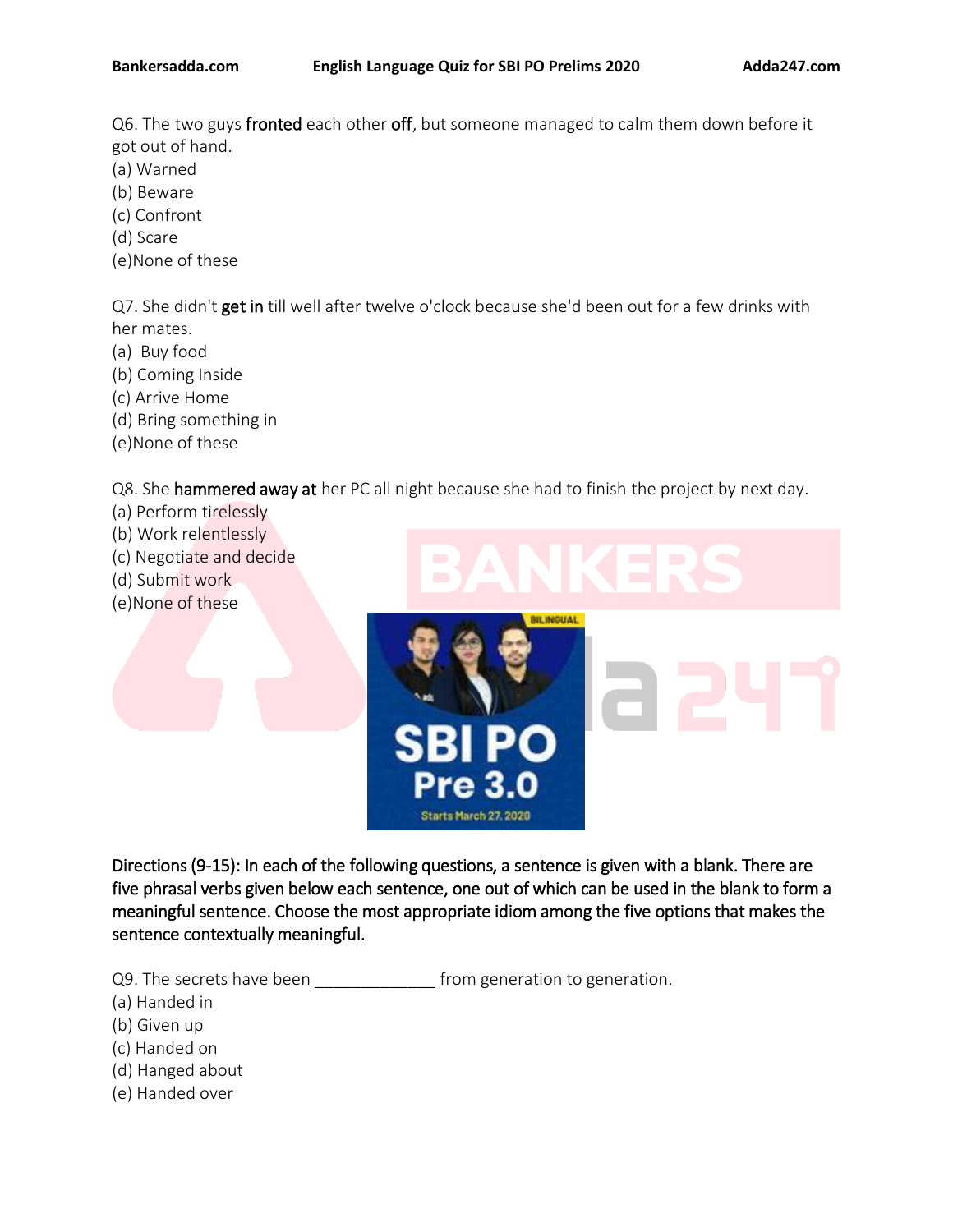# **Bankersadda.com English Language Quiz for SBI PO Prelims 2020 Adda247.com**

| Q10. Her weird behaviour in front of everyone in the party<br>in her.<br>(a) Gone about<br>(b) Gone against                                                                                                                                                                                                             | amily's trust                                 |
|-------------------------------------------------------------------------------------------------------------------------------------------------------------------------------------------------------------------------------------------------------------------------------------------------------------------------|-----------------------------------------------|
| (c) Gnawed away at<br>(d) Gnawed at<br>(e) Gone after                                                                                                                                                                                                                                                                   |                                               |
| Q11. The government has example the state of the state of the state of the state of the state of the state of the state of the state of the state of the state of the state of the state of the state of the state of the stat<br>(a) Gone before<br>(b) Gone below<br>(c) Gone down<br>(d) Gone by<br>(e) Gone back on | their promise not to raise taxes.             |
| Q12. Our condolences<br>tragic accident.                                                                                                                                                                                                                                                                                | all the families who have lost people in this |
| (a) Go over<br>(b) Draw down<br>$\Box$<br>(c) Flare up<br>(d) Go out to<br>(e) Flip out                                                                                                                                                                                                                                 | $\mathcal{L}(\mathcal{A})$                    |
| Q13. Many parents try to<br>(a) Live off<br>(b) Live out<br>(c) Live through                                                                                                                                                                                                                                            | their dreams through their children.          |
| (d) Live on<br>(e) Live with                                                                                                                                                                                                                                                                                            |                                               |
| Q14. He was very shy at first but has ________________________ and is more talkative now.<br>(a) Lose out<br>(b) Looked up to<br>(c) Loosened up<br>(d) Luck into<br>(e) Luck out                                                                                                                                       |                                               |
| Q15. Students who gave obviously rehearsed answers were ______________, while those who<br>spoke naturally were rewarded accordingly.<br>(a) Marked down<br>(b) Marked off<br>(c) Manned up<br>(d) Married in                                                                                                           |                                               |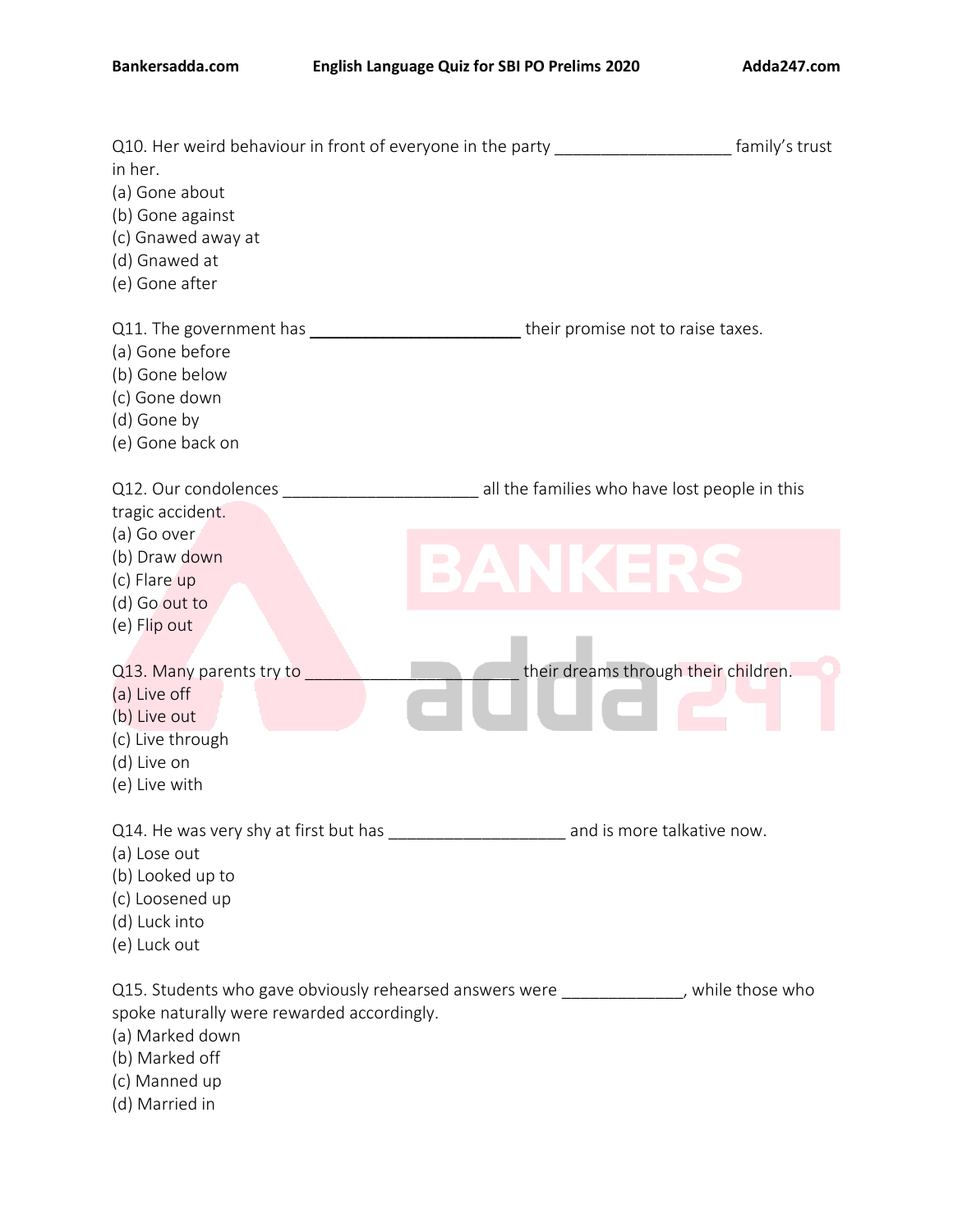(e) Mashed up



# Solutions:

S1. Ans. (d)

Sol. Catch on means finally understand what is going on. hence, option (d) is the right answer choice.

S2. Ans. (c)

Sol. Bail out means to save or rescue. Hence, option (c) is the right answer choice.

S3. Ans. (b) Sol. Fill in for means to substitute. Hence, option (b) is the right answer choice.

S4. Ans. (a)

Sol. Drift apart means Slowly cease to be close to or friends with someone or get separated. Hence, **option (a)** is the right answer choice.

S5. Ans. (b)

Sol. Coming through means Arrive (messages or information). Hence, option (b) is the right answer choice.

S6. Ans. (c)

Sol. Front Off means Confront someone and let them know you are prepared to fight. Hence, option (c) is the right answer choice.

S7. Ans. (c) Sol. Get in means Arrive home. Hence, option (c) is the right answer choice.

S8. Ans. (b)

Sol. Hammer away at means Work Relentlessly. Hence, option (b) is the right answer choice.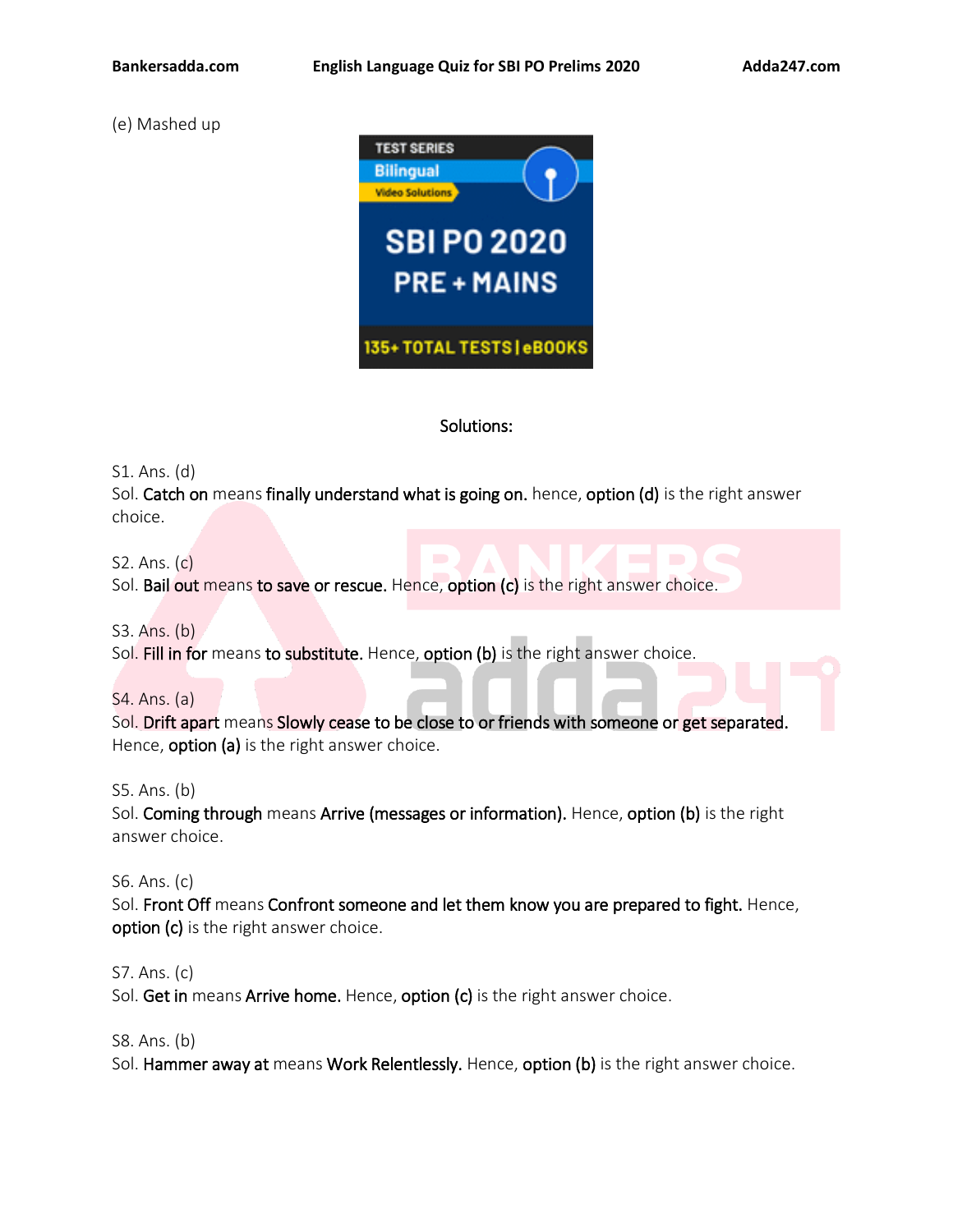### S9. Ans. (c)

Sol. Hand on means Transmit knowledge to the next generation. Hence, option (c) is the right answer choice. Hand in- Submit work for appraisal Give up- Surrender, stop trying Hang about- Spend time somewhere not doing much

Hand over- Give

S10. Ans. (c) Sol. Gnaw away at means Harm gradually. Hence, option (c) is the right answer choice. Go about- Deal with something or circulate Go against- Lose a decision or a verdict of court Gnaw at- Trouble, worry or annoy someone Go after- Chase, try to get something

S11. Ans. (e)

Sol. Go back on means Break a promise. Hence, option (e) is the right answer choice.

Go before- Precede Go below- Leave the top deck of a ship Go down- Decrease, get smaller Go by- Pay a short visit, call

S12. Ans. (d)

Sol. Go out to means Feel sympathy for someone. Hence, option (d) is the right answer choice.

Go over- Look at something, revise Draw down- Reduce level, or get funding Flare up-When trouble suddenly appears

Flip out- Become very excited and lose control

S13. Ans. (b)

Sol. Live out means Fulfill an ambition or fantasy. Hence, option (b) is the right answer choice.

Live off- Be financially supported

Live on- Use money for basic necessities

Live through- Experience different times

Live with- Accept something unpleasant

S14. Ans. (c)

Sol. Loosen up means Become more relaxed or comfortable.

Lose out- Be at a disadvantage

Look up to- Respect

Luck into- Get something by chance

Luck out- Be very lucky

S15. Ans. (a)